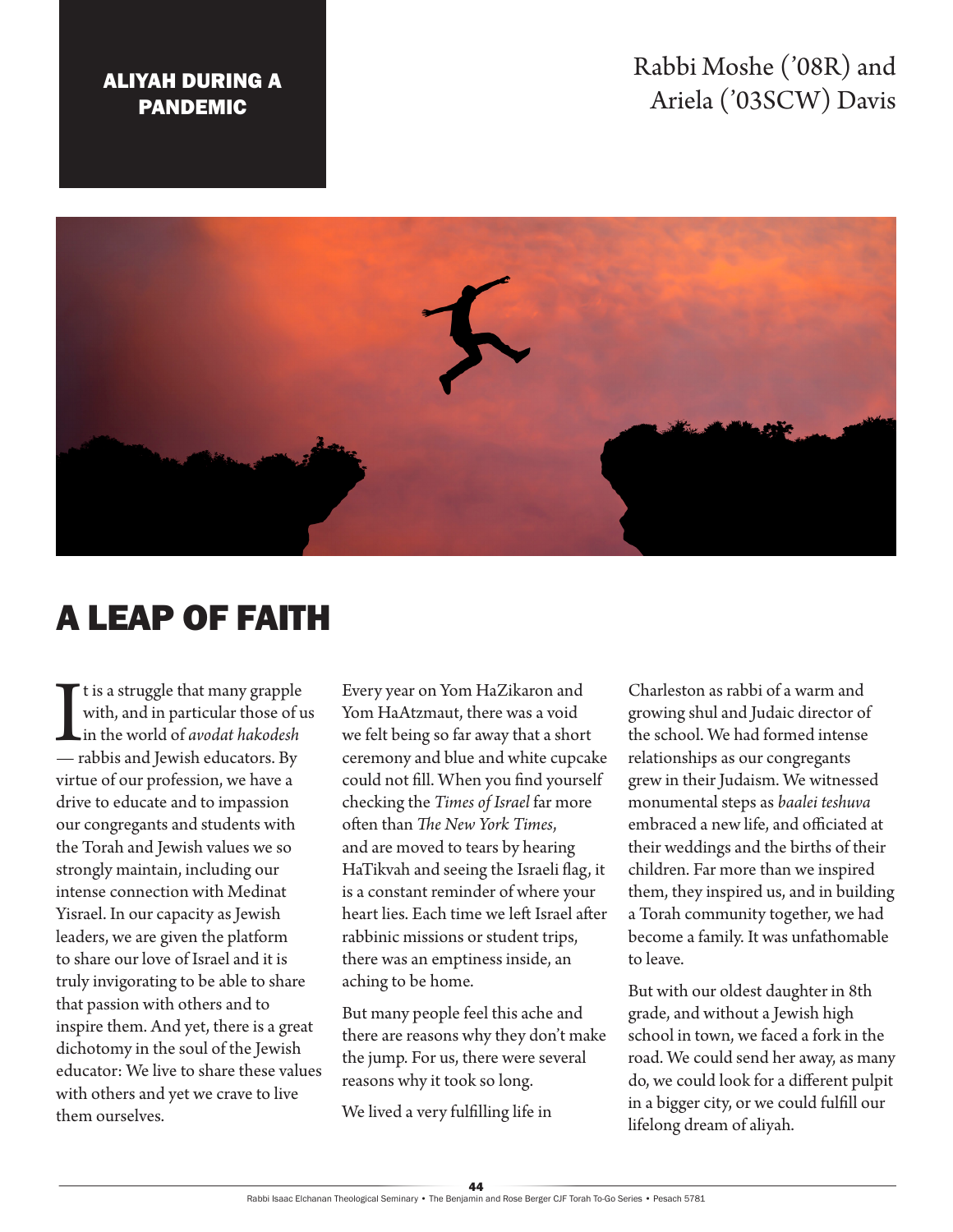Aliyah had several challenges: Neither of us had careers that segued into the Israeli market. We did not have good connections in Israel and our careers were so much a part of our identities. We had no idea how we would support a family in Israel or if we could ever feel professionally or even spiritually fulfilled. For months, we went back and forth.

Rabbi Joseph Soloveitchik speaks so beautifully about the concept of "missing the moment" in his *Kol Dodi Dofek* (*Fate and Destiny*, Pg. 25), particularly in regard to Yishuv ha'Aretz. If we were ever going to give aliyah a shot, we knew that now was our time to jump, lest we miss the moment.

And so, after 12 years in the American rabbinate and nearly 20 years in Jewish education and administration, we arrived at the difficult decision to leave behind the careers we loved to move to the place where our hearts resided; in essence, taking a leap of faith into the unknown.

We used the word, "bittersweet" in our aliyah announcement to our community and it was truly the fitting word to describe our feelings. There was so much excitement about fulfilling a lifelong dream, but it was accompanied with a giant pit of uncertainty in our stomachs and a great many tears. Even after making our announcement and embarking on our plans, we questioned our sanity many times.

Several months later, the COVID pandemic broke out and Jewish professional opportunities disappeared. The Jewish Agency and Israeli government offices closed, making our aliyah timeline uncertain. Nefesh b'Nefesh cancelled their

charter flights and El-Al grounded their planes.

There could not have been a better time for cold feet. Our shul asked us, a good number of times, if we would consider delaying our aliyah. Our passion, training, and experience was primed for a life of *avodat hakodesh* in the Diaspora and perhaps COVID was a necessary wake-up call for us to remain in the life that we already knew.

## If we were ever going to give aliyah a shot, we knew that now was our time to jump, lest we miss the moment.

Each of us had our moments of doubt and we strengthened each other. *Bitachon* became a very real concept.

With much *hashgacha pratit* and several deviations from our original plans, we made aliyah in August. We have not regretted it for one day. Within a short time after our arrival and with tremendous *Siyata D'shmaya*, we found new jobs, our children began making new friends, and we have experienced some of the beauty of life in a Jewish country.

We watch our children learn on Zoom and despite all the technological barriers, there is a *temimut* (wholesomeness) in their education that we had previously rarely seen.

There is a *yirat shamayim* that we see in our 7-year-old son's rebbe in his love of introducing first graders to the world of Torah. Our hearts swell with pride as our daughter participates in *daglanut*; as we hear them speak Hebrew with our neighbor; as we watch our son recite *Pirkei Avot* by heart; and as we see our children hike the land and look at the views surrounding us. They learn in school about Hashem giving the land to Avraham, and Yehoshua conquering Eretz Yisrael, and then they walk on that very land when they go to the candy store or on a simple errand. We feel Erev Shabbat here in a way we never did in America; with Friday being the day off, the country takes its collective break from the hectic workweek. We feel the bustle in the air as the bakeries fill with people buying challah (amazingly subsidized by the Israeli government so that everyone can enjoy), religious and non-religious preparing for Shabbat, each in his or her own way. We planted trees in our yard and marveled in excitement when our stubborn pomelo tree finally began to bloom on Tu B'Shvat. We drive past streets, highways, and communities and are thrilled at the names: Kibbutz Galuyot, Mesilat Tzion, Menachem Begin, Lamed-Hey. We see Yad Hashem here in a way that we never did before.

With all its magical moments, aliyah is not always smooth, and aliyah during COVID has certainly had its challenges. There are two messages from Rabbi Avraham Yitzchak HaKohen Kook that helped provide perspective as we charted our new life in Eretz Yisrael.

Rabbi Moshe Zvi Neria (*Moadei Ha'Reiya*, pg. 151), one of Rabbi Kook's leading students, relayed the